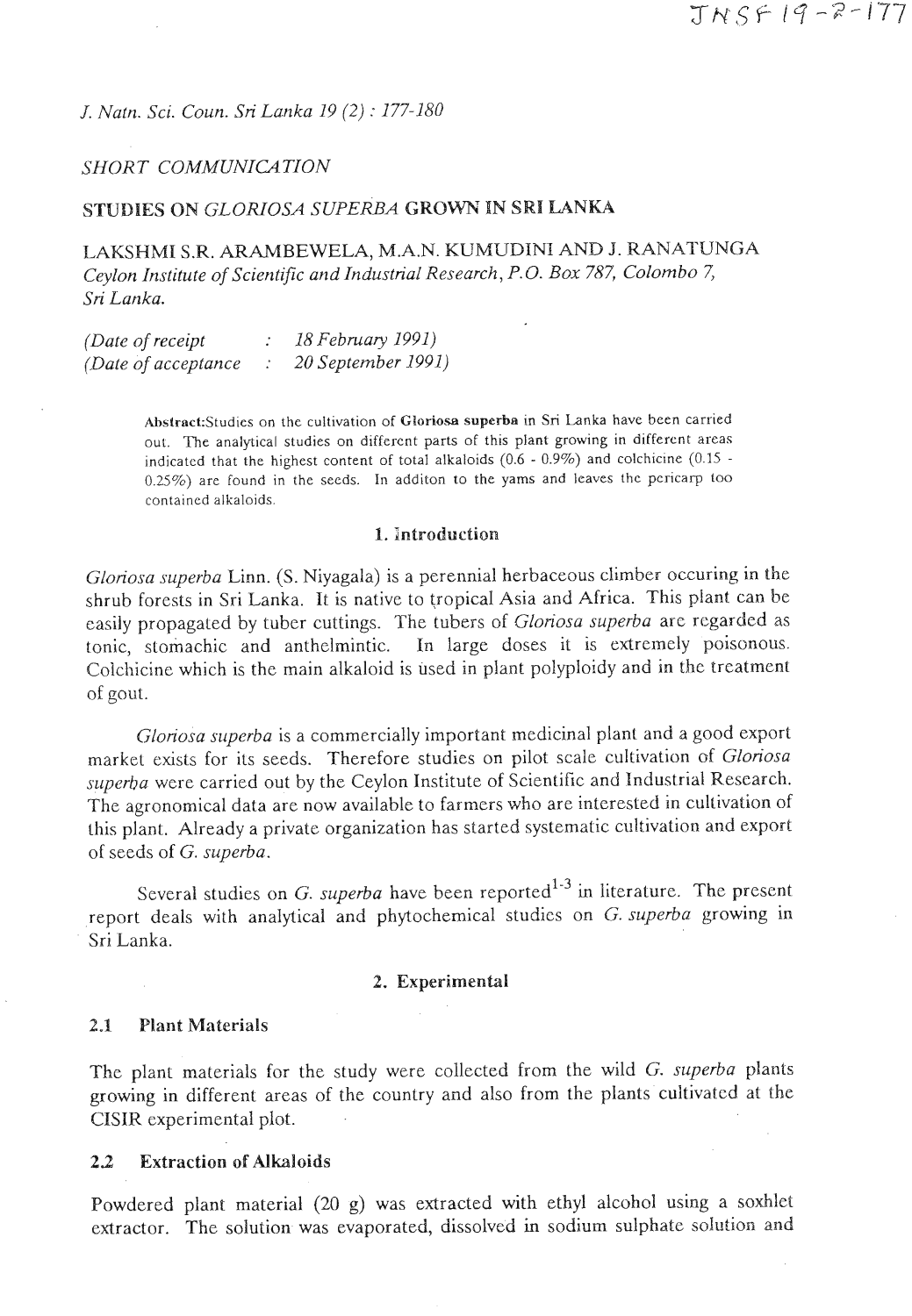washed with ether. The aqueous solution was basified and extracted with chloroform. The alkaloids were obtained by evaporating the chloroform.

## *23* **Estimation of Colchicine**

This was carried out by tlc - densitometric method. Known quantities of the standard and the sample were spotted on thin layer chromatographic plates which were developed in methanol-chloroform (3:47) solvent system. The plalcs were scanned at **<sup>A</sup>**350 nm. The concentration of colchicine in the sample was calculated by comparing with the standards. The spots were scraped off and extracted with methanol chloroform mixture and their identity was confirmed by comparing the spectral data of the isolated compound with reported data.

The tlc - densitometric method was compared with uv spectrphotometric method and similar results were obtained for both methods.

### 2.4 **Isolation and Identification of Alkaloids**

The alkaloids were isoiated by preparative tlc on alumina platcs. The structures of isolated compounds were confirmed by employing MS, NMR, UV, and **TR** spectral data.

### **3. Results and Discussions**

The different parts of *Gloriosu superba* plant were analysed for the total alkaloid and colchicine contents.

| Part examined | No. of samples | Total alkaloids % | $%$ Colchicine |
|---------------|----------------|-------------------|----------------|
| Seeds.        | 20             | $0.6 - 0.9$       | $0.15 - 0.25$  |
| Mother Yams   | 15             | $0.1 - 0.4$       | $0.02 - 0.2$   |
| Sister Yams   | 05             | $0.05 - 0.3$      | $0.03 - 0.1$   |
| Mature Leaves | 08             | $0.05 - 0.2$      | $0.01 - 0.05$  |
| Young leaves  | 08             | $0.02 - 0.1$      | $0.01 - 0.06$  |
| Pericarp      | 05             | $0.1 - 0.4$       | $0.25 - 0.1$   |

The analysis of mother yams and sister yams indicated that mother yams have a higher content of toal alkaloids and colchicine than the sister yams. Young leaves contained less alkaloids than the mature Icavcs. An interesting feature was the presence of a reasonably high quantity of alkaloids in the pericarp which is normally discarded after harvesting the seeds. No distinct difference in the alkaloid content was observed in the samples collected from different arcas. The ages of these plants were not known as they were mostly collected from the jungles.

The yields of colchicine reported in our studies are higher than the yield reported by Dunuwila *et al.*<sup>3</sup> for tubers collected from Sri Lanka. Their low values may be due to significant losses occurring during isolation. The colchicine contents in the local plants are high compared to the values reported for Indian tubers.'